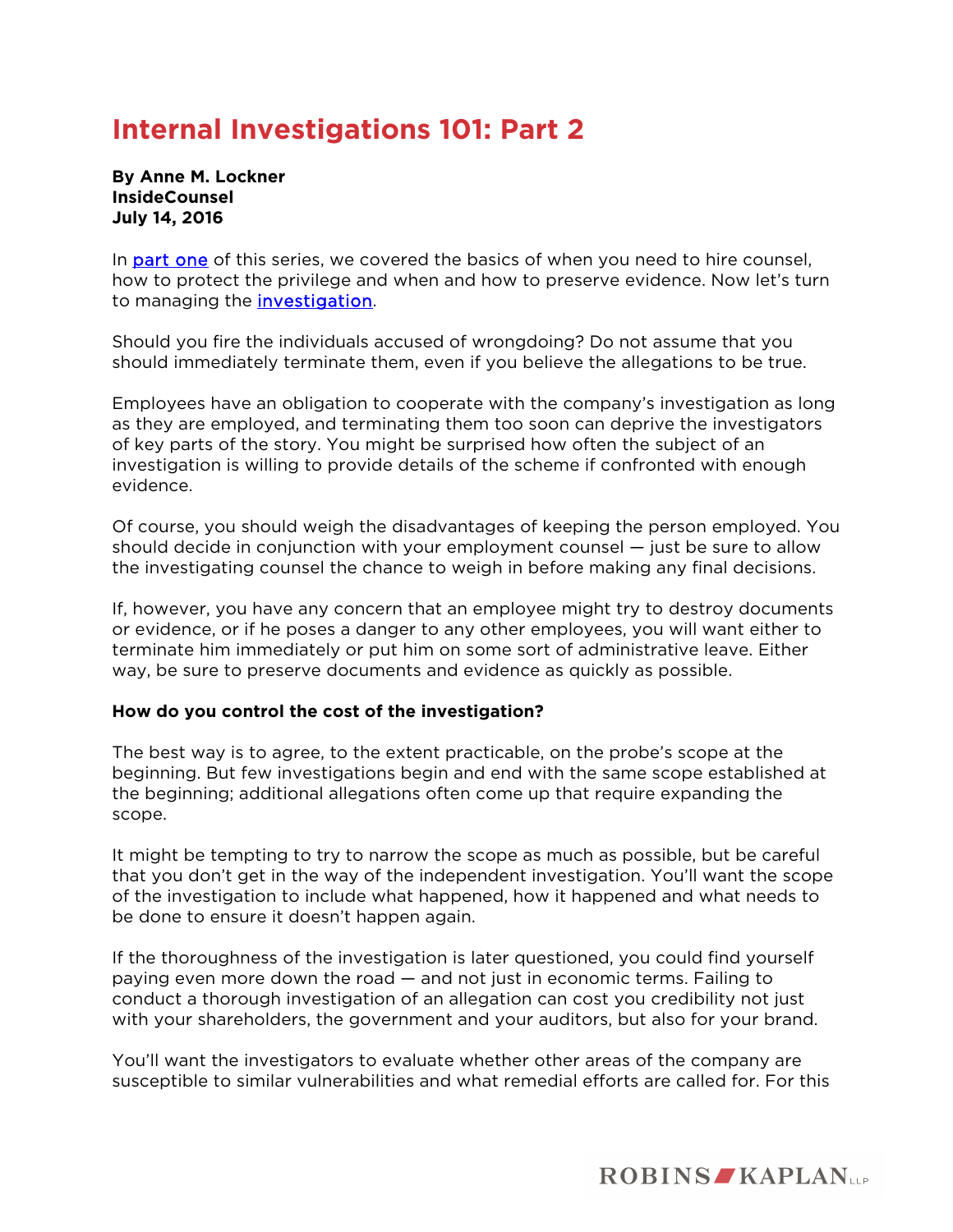part of the scope, you have a bit more flexibility to contain costs, but don't be shortsighted.

Whether you like it or not, you have a team of investigators who now know a great deal about your company and can provide valuable insights into how to prevent similar conduct in other areas of the company. There are few circumstances in which broadening the scope of the investigation to include a more prophylactic analysis does not make good economic sense.

How long will the investigation take? Longer than you want. Unfortunately, investigations, especially if you need to hire outside counsel and if done right, can take significant time. Even a seemingly contained incident or scheme can take months to investigate.

Investigators need to collect documents, interview witnesses and analyze the evidence into coherent and comprehensive findings.

Even though an internal investigation tends to move more quickly than the discovery period in litigation (you are not waiting 30 days to get the documents you request, which helps), the investigation can still take significant time. You should ensure the investigation keeps moving forward, but do not rush it, as that could undermine its integrity.

## **Distractions for employees**

Don't underestimate the toll the investigation will take on your employees. An investigation into wrongdoing at your company will be more distracting than you expect. Obviously, there will be the time employees spend being interviewed and compiling data and documents at the investigators' request.

But there are more pernicious distractions for employees — worrying about whether the company and their jobs survive; whether they or their colleagues face legal or employment ramifications; and whether they should have done something differently to prevent it from happening.

Do not underestimate the chatter that will result as people try to figure out what is going on. Investigators will tell those being interviewed and those responding to requests for information to keep their conversations and requests confidential, but you can assume that at least some of those people will not abide by that direction.

Therefore, depending on how much your employees already know, you may wish to work with your public relations or employee relations teams to provide some transparency into what is going on, without disclosing privileged information.

For instance, assuring then that the allegations are being investigated by outside counsel, that the company will withstand the outcome of the investigation, and that the company will take whatever remedial measures are necessary can go a long way to calming the waters.